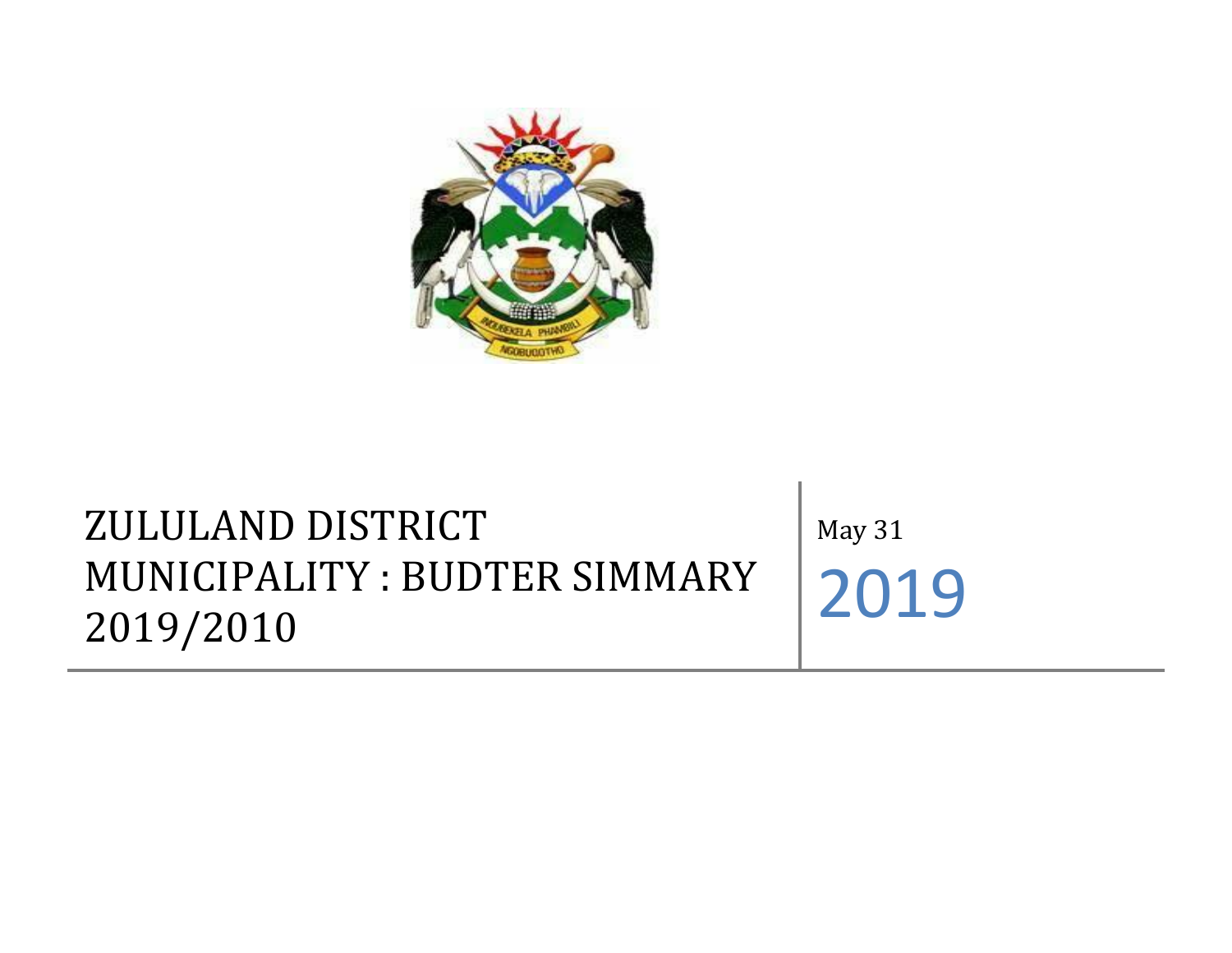## **DC26 Zululand - Table A1 Budget Summary**

| <b>Description</b>                                                                                                                                   | 2015/16                   | 2016/17                  | 2017/18                   | Current Year 2018/19      |                           |                              |                          | 2019/20 Medium Term Revenue & Expenditure<br>Framework |                                  |                                  |  |
|------------------------------------------------------------------------------------------------------------------------------------------------------|---------------------------|--------------------------|---------------------------|---------------------------|---------------------------|------------------------------|--------------------------|--------------------------------------------------------|----------------------------------|----------------------------------|--|
| R thousands                                                                                                                                          | Audited<br><b>Outcome</b> | Audited<br>Outcome       | <b>Audited</b><br>Outcome | Original<br><b>Budget</b> | <b>Adjusted</b><br>Budget | <b>Full Year</b><br>Forecast | Pre-audit<br>outcome     | <b>Budget Year</b><br>2019/20                          | <b>Budget Year</b><br>+1 2020/21 | <b>Budget Year</b><br>+2 2021/22 |  |
| <b>Financial Performance</b>                                                                                                                         |                           |                          |                           |                           |                           |                              |                          |                                                        |                                  |                                  |  |
| Property rates                                                                                                                                       | $\overline{a}$            | $\overline{\phantom{0}}$ |                           | $\overline{\phantom{a}}$  |                           |                              | $\overline{\phantom{0}}$ |                                                        |                                  |                                  |  |
| Service charges                                                                                                                                      | 24,554                    | 19,699                   | 27,148                    | 24,765                    | 44,565                    | 44,565                       | 44,565                   | 54,763                                                 | 57,552                           | 60,660                           |  |
| Investment revenue                                                                                                                                   | 3,617                     | 6,095                    | 9,472                     | 6,996                     | 9,996                     | 9,996                        | 9,996                    | 10,000                                                 | 11,000                           | 12,000                           |  |
| Transfers recognised - operational                                                                                                                   | 372,665                   | 354,619                  | 392,439                   | 434,585                   | 434,585                   | 434,585                      | 434,585                  | 490,308                                                | 518,816                          | 562,294                          |  |
| Other own revenue                                                                                                                                    | 5,451                     | 2,197                    | 2,102                     | 96,328                    | 96,885                    | 96,885                       | 96,885                   | 1,621                                                  | 2,101                            | 2,633                            |  |
| Total Revenue (excluding capital transfers and<br>contributions)                                                                                     | 406,287                   | 382,610                  | 431,161                   | 562,673                   | 586,031                   | 586,031                      | 586,031                  | 556,692                                                | 589,469                          | 637,587                          |  |
| Employee costs                                                                                                                                       | 154,409                   | 169,724                  | 180,819                   | 182,250                   | 190,100                   | 190,100                      | 190,100                  | 200,218                                                | 211,030                          | 222,426                          |  |
| Remuneration of councillors                                                                                                                          | 6,634                     | 6,825                    | 7,715                     | 7,722                     | 8,222                     | 8,222                        | 8,222                    | 7,940                                                  | 8,368                            | 8,820                            |  |
| Depreciation & asset impairment                                                                                                                      | 51,504                    | 57,672                   | 57,372                    | 83,194                    | 66,403                    | 66,403                       | 66,403                   | 60,403                                                 | 63,665                           | 67,103                           |  |
| Finance charges                                                                                                                                      |                           |                          |                           |                           |                           |                              |                          |                                                        |                                  |                                  |  |
| Materials and bulk purchases                                                                                                                         | 107,474                   | 123,554                  | 161,237                   | 107,177                   | 113,505                   | 113,505                      | 113,505                  | 43,254                                                 | 45,590                           | 48,052                           |  |
| Transfers and grants                                                                                                                                 | 1,507                     | 1,396                    | 2,939                     | 2,150                     | 1,113                     | 1,113                        | 1,113                    | 150                                                    | 158                              | 167                              |  |
| Other expenditure                                                                                                                                    | 217,193                   | 181,853                  | 245,309                   | 241,691                   | 226,383                   | 226,383                      | 226,383                  | 295,760                                                | 258,020                          | 288,348                          |  |
| <b>Total Expenditure</b>                                                                                                                             | 538,722                   | 541,023                  | 655,390                   | 624,184                   | 605,726                   | 605,726                      | 605,726                  | 607,725                                                | 586,831                          | 634,915                          |  |
| Surplus/(Deficit)                                                                                                                                    | (132, 435)                | (158, 413)               | (224, 229)                | (61, 511)                 | (19, 695)                 | (19, 695)                    | (19,695)                 | (51, 033)                                              | 2,638                            | 2,672                            |  |
| Transfers and subsidies - capital (monetary<br>allocations) (National / Provincial and District)<br>Contributions recognised - capital & contributed | 490,237                   | 508,156                  | 470,130                   | 469,624                   | 469,624                   | 469,624                      | 469,624                  | 489,348                                                | 478,161                          | 568,040                          |  |
| assets                                                                                                                                               |                           | $\overline{\phantom{0}}$ |                           |                           |                           | $\overline{\phantom{a}}$     | $\overline{\phantom{m}}$ |                                                        |                                  |                                  |  |
| Surplus/(Deficit) after capital transfers &<br>contributions                                                                                         | 357,801                   | 349,743                  | 245,901                   | 408,113                   | 449,929                   | 449,929                      | 449,929                  | 438,315                                                | 480,799                          | 570,712                          |  |
| Share of surplus/ (deficit) of associate                                                                                                             | $\overline{\phantom{0}}$  | $\overline{\phantom{a}}$ | $\overline{\phantom{0}}$  | $\overline{\phantom{0}}$  |                           | $\overline{\phantom{0}}$     | $\overline{\phantom{a}}$ |                                                        | $\overline{\phantom{0}}$         |                                  |  |
| Surplus/(Deficit) for the year                                                                                                                       | 357,801                   | 349,743                  | 245,901                   | 408,113                   | 449,929                   | 449,929                      | 449,929                  | 438,315                                                | 480,799                          | 570,712                          |  |
| Capital expenditure & funds sources<br>Capital expenditure                                                                                           |                           |                          |                           |                           |                           |                              |                          |                                                        |                                  |                                  |  |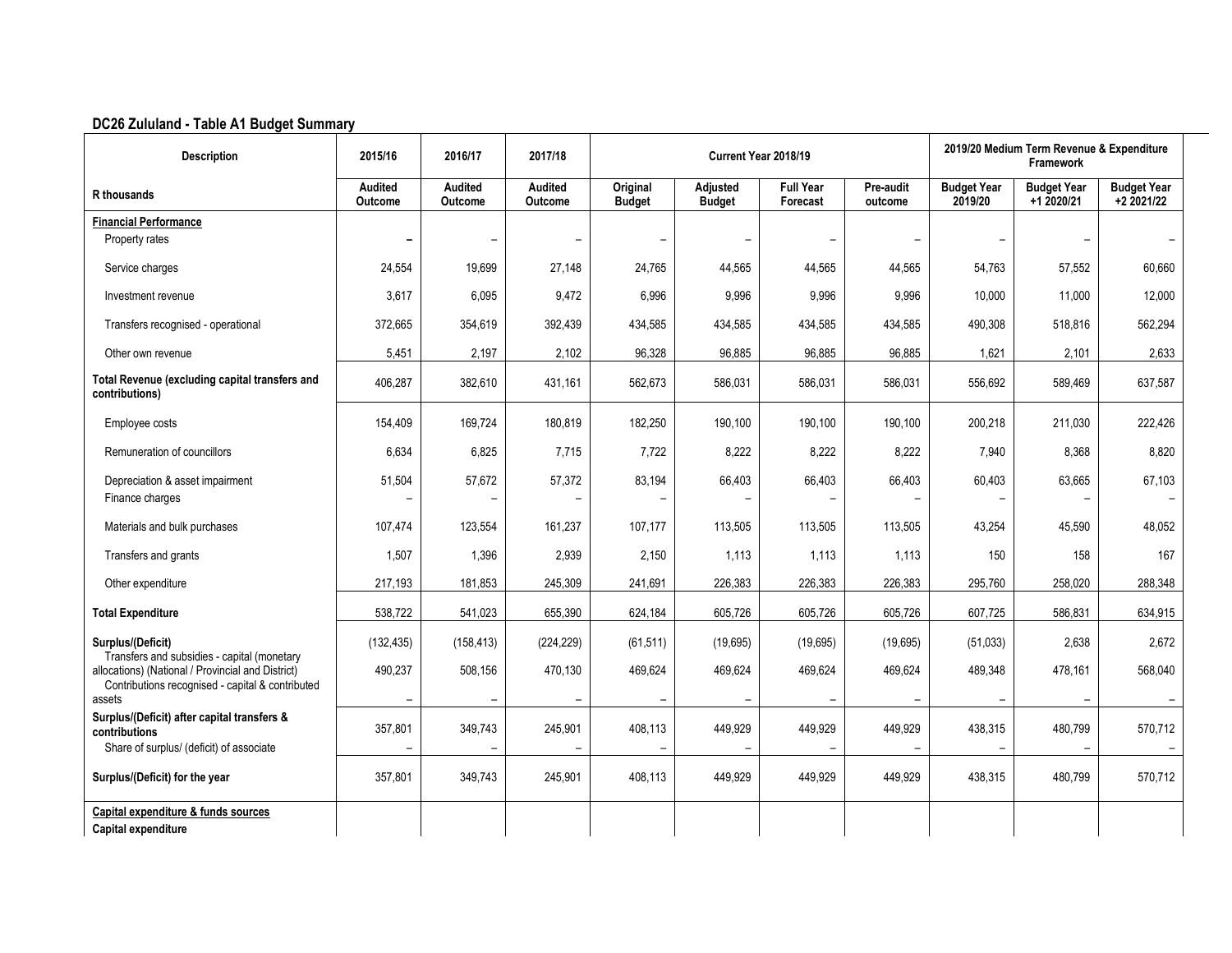## **DC26 Zululand - Table A1 Budget Summary**

| <b>Description</b>                               | 2015/16                          | 2016/17                   | 2017/18                   | Current Year 2018/19      |                                  |                              |                          | 2019/20 Medium Term Revenue & Expenditure<br>Framework |                                  |                                  |  |
|--------------------------------------------------|----------------------------------|---------------------------|---------------------------|---------------------------|----------------------------------|------------------------------|--------------------------|--------------------------------------------------------|----------------------------------|----------------------------------|--|
| R thousands                                      | <b>Audited</b><br><b>Outcome</b> | <b>Audited</b><br>Outcome | <b>Audited</b><br>Outcome | Original<br><b>Budget</b> | <b>Adjusted</b><br><b>Budget</b> | <b>Full Year</b><br>Forecast | Pre-audit<br>outcome     | <b>Budget Year</b><br>2019/20                          | <b>Budget Year</b><br>+1 2020/21 | <b>Budget Year</b><br>+2 2021/22 |  |
|                                                  | 376,590                          | 416,393                   | 386,507                   | 408,113                   | 449,929                          | 449,929                      | 449,929                  | 438,315                                                | 480,799                          | 570,712                          |  |
| Transfers recognised - capital                   | 375,054                          | 412,398                   | 382,114                   | 408,113                   | 445,146                          | 445,146                      | 445,146                  | 435,210                                                | 478,161                          | 568,040                          |  |
| Borrowing                                        |                                  | $\overline{\phantom{m}}$  |                           | $\overline{\phantom{0}}$  |                                  |                              | $\overline{\phantom{a}}$ | $\overline{\phantom{a}}$                               | -                                |                                  |  |
| Internally generated funds                       | 1,536                            | 3,994                     | 4,394                     | $\overline{\phantom{a}}$  | 4,783                            | 4,783                        | 4,783                    | 3,105                                                  | 2,638                            | 2,672                            |  |
| Total sources of capital funds                   | 376,590                          | 416,393                   | 386,507                   | 408,113                   | 449,929                          | 449,929                      | 449,929                  | 438,315                                                | 480,799                          | 570,712                          |  |
| <b>Financial position</b>                        |                                  |                           |                           |                           |                                  |                              |                          |                                                        |                                  |                                  |  |
| Total current assets                             | 50,665                           | 49,231                    | 59,839                    | 78,653                    | 61,364                           | 61,364                       | 61,364                   | 72,700                                                 | 72,700                           | 72,700                           |  |
| Total non current assets                         | 2,585,419                        | 2,949,848                 | 3,278,064                 | 3,491,836                 | 3,933,926                        | 3,934,542                    | 3,934,542                | 4,578,275                                              | 4,978,353                        | 5,583,026                        |  |
| Total current liabilities                        | 120,980                          | 127,384                   | 219,582                   | 54,232                    | 39,785                           | 39,785                       | 39,785                   | 57,700                                                 | 58,800                           | 59,900                           |  |
| Total non current liabilities                    | 19,560                           | 19,779                    | 32,512                    | 27,214                    | 27,214                           | 27,214                       | 27,214                   | 35,000                                                 | 36,000                           | 37,000                           |  |
| Community wealth/Equity                          | 2,497,100                        | 2,855,080                 | 3,085,635                 | 3,489,537                 | 3,479,531                        | 3,479,531                    | 3,479,531                | 5,035,390                                              | 5,476,552                        | 6,169,138                        |  |
| <b>Cash flows</b>                                |                                  |                           |                           |                           |                                  |                              |                          |                                                        |                                  |                                  |  |
| Net cash from (used) operating                   | 384,812                          | 456,864                   | 391,163                   | 457,352                   | 471,938                          | 471,938                      | 471,938                  | 471,464                                                | 555,272                          | 664,035                          |  |
| Net cash from (used) investing                   | (376, 590)                       | (416, 215)                | (381, 752)                | (408, 113)                | (449, 929)                       | (449, 929)                   | (449, 929)               | (433, 315)                                             | (480, 809)                       | (570, 834)                       |  |
| Net cash from (used) financing                   | 3,824                            | 219                       |                           |                           | $\overline{\phantom{0}}$         |                              | $\overline{\phantom{a}}$ | 50                                                     | 100                              | 100                              |  |
| Cash/cash equivalents at the year end            | (33, 435)                        | 7,436                     | 16,847                    | 62,440                    | 35,211                           | 35,211                       | 35,211                   | 48,198                                                 | 122,762                          | 216,063                          |  |
| <b>Cash backing/surplus reconciliation</b>       |                                  |                           |                           |                           |                                  |                              |                          |                                                        |                                  |                                  |  |
| Cash and investments available                   | (33, 432)                        | 7,436                     | 13,201                    | 50,000                    | 35,211                           | 35,211                       | 35,211                   | 20,000                                                 | 20,000                           | 20,000                           |  |
| Application of cash and investments              | 60,823                           | 36,786                    | 148,211                   | 17,676                    | 22,461                           | 22,461                       | 22,461                   | (59, 987)                                              | (63, 153)                        | (65, 844)                        |  |
| Balance - surplus (shortfall)                    | (94, 255)                        | (29, 350)                 | (135,009)                 | 32,324                    | 12,750                           | 12,750                       | 12,750                   | 79,987                                                 | 83,153                           | 85,844                           |  |
| Asset management<br>Asset register summary (WDV) |                                  |                           |                           |                           |                                  |                              |                          |                                                        |                                  |                                  |  |